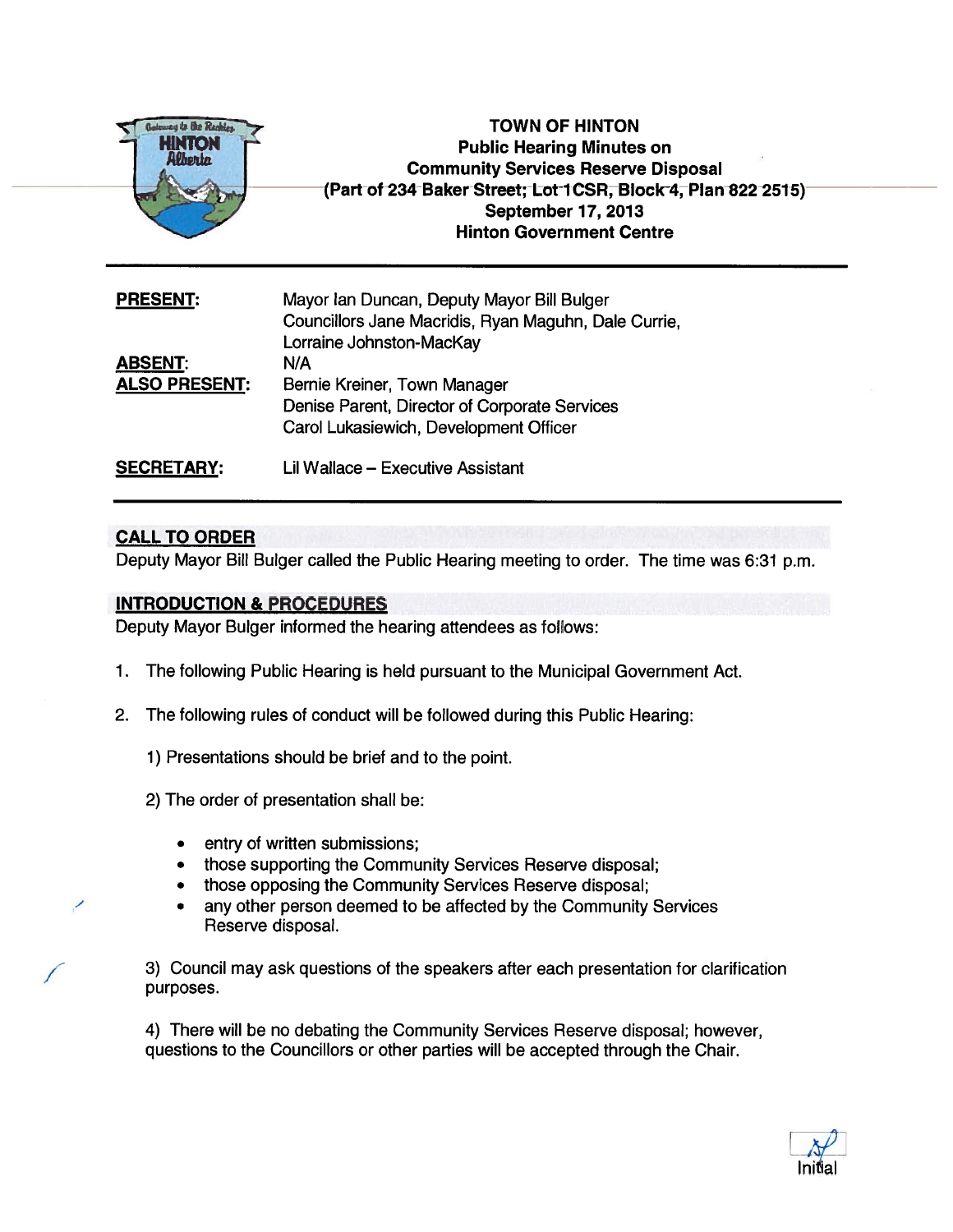## **HEARING**

Deputy Mayor Bulger declared the Public Hearing relating to the Community Services Reserve disposal open.

Denise Parent, Director of Corporate Services, informed that the purpose of the proposed Community Services Reserve disposal is to remove the designation of reserve from the lands legally described as Part of Lot 1CSR, Block 4, Plan 822 2515 (234 Baker Street) with the intent to sell the lands.

Notice of this Public Hearing was advertised in The Hinton Voice on September 5 and September 12, 2013.

Written notice for this Public Hearing was mailed to <sup>a</sup> number of the landowners affected as shown on the current tax roll, by ordinary mail as required by the Municipal Government Act.

Notice of the Public Hearing was posted on the subject lands.

The following written comments have been received to date:

a) Report from the Land Coordinator.

Deputy Mayor Bulger enquired:

- a) Are there any late written submissions relating to the Community Services Reserve disposal? No
- b) Is there anyone who supports the Community Services Reserve disposal and wishes to speak? No
- c) Is there anyone who opposes the Community Services Reserve disposal and wishes to speak?

Tanya Nodder indicated she lives right across 234 Baker Street. She voiced several concerns and was then advised by the Deputy Mayor that her concerns should be addressed to the public hearing (Land Use Bylaw Amendment 960-50) scheduled on the agenda to be heard immediately right after this one. When the Deputy Mayor clarified if Mrs. Nodder had concerns respecting the Community Services Reserve disposal, Mrs. Nodder then stated she has <sup>a</sup> problem with changing the community reserves disposal but did not elaborate further on that comment.

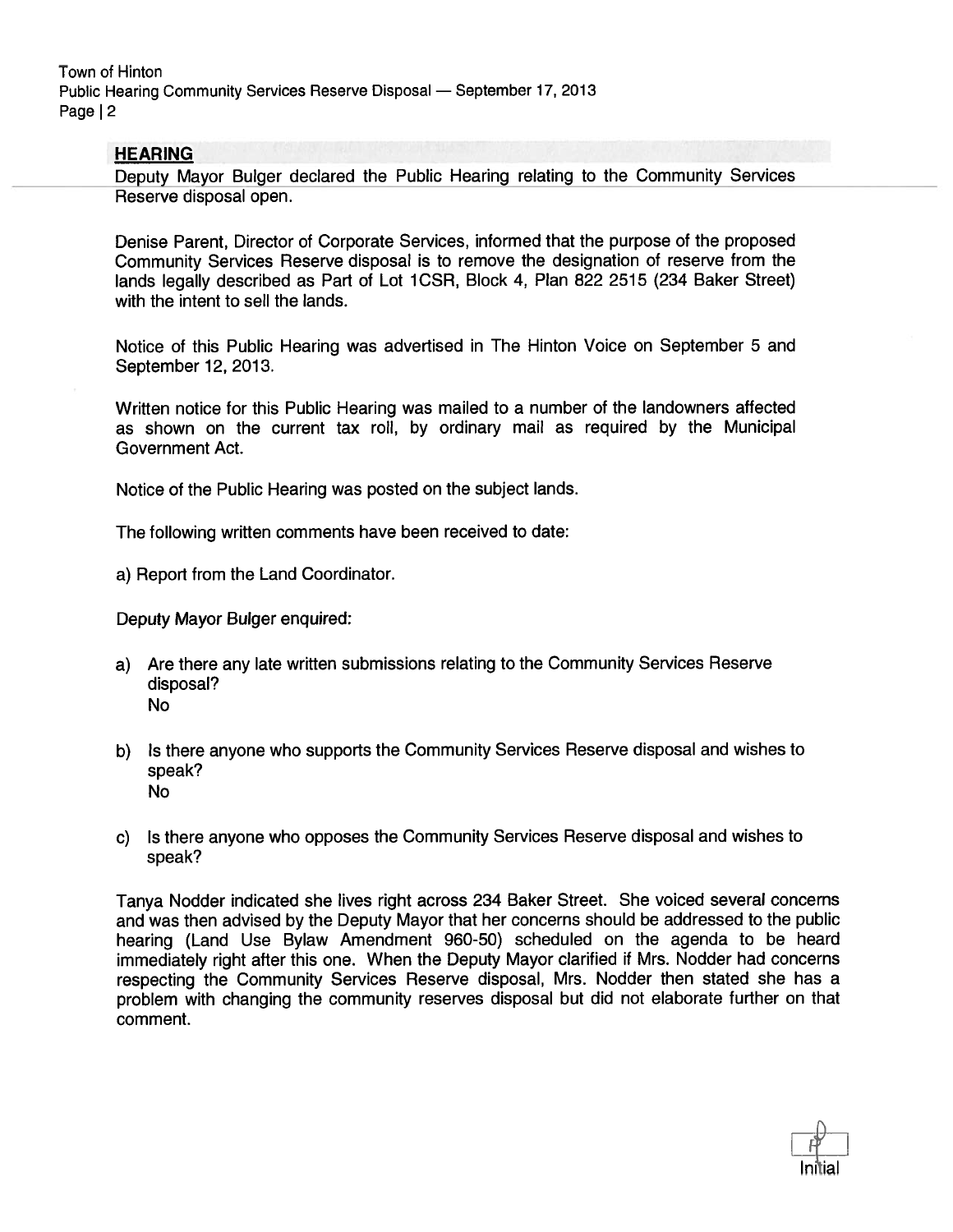Town of Hinton Public Hearing Community Services Reserve Disposal — September 17, <sup>2013</sup> Page | 3

Jason Nodder asked if there was a limit as to how many times a parcel of land can be rezoned.<br>The Town Manager advised Mr. Nodder this is not a rezoning but rather a re-designation of the land title. He went on to explain

No one else came forward.

d) Is there anyone deemed to be affected by the Community Services Reserve disposal and wishes to speak?

No

e) Are there any comments from Council's <sup>p</sup>lanning advisors?

Mindi Petkau advised this site was designated from a school zone to CSR a few months ago. A school is no longer needed so it could be used for multi-family site; concept plan had previously been approved for this parcel. F shopping, close to Mary Reimer Park, fits a lot of criteria for a housing project. The purpose to remove the CSR designation is to allow sale of land in order to proceed with project.

f) Do the Councillors have any further questions?

Councillor Maguhn asked for <sup>a</sup> brief review of the public hearings that were held for affordable advised that substantial public involvement has already occurred. Discussions were about seniors housing, affordable housing, workforce housing. A survey was also done to better understand the cooperative housing demand. Also, it was stated that the Happy Creek project meets one of four housing needs (rental/subsidized housing).

Councillor Macridis asked that if council did not re-designate these lands, what would that mean; what kinds of projects could go in there; what needs would be addressed? Adminstration advised there are several types of projects, a few of which are a library, fire station, ambulance, special needs, non-profits centre, daycare, could be CSR or open park area as it currently is. Those kinds of needs are not forecast in the immediate future. Adminstration further advised that the land can't be sold or leased if the re-designation does not proceed. In order to use the land, town would have to do the municipal project itself.

Mayor Duncan enquired as to the area cutting off and walkway between lots 170 and 166; in the diagram provided in the agenda package, these areas look like they are blocked off?<br>Administration advised there will be no bloc

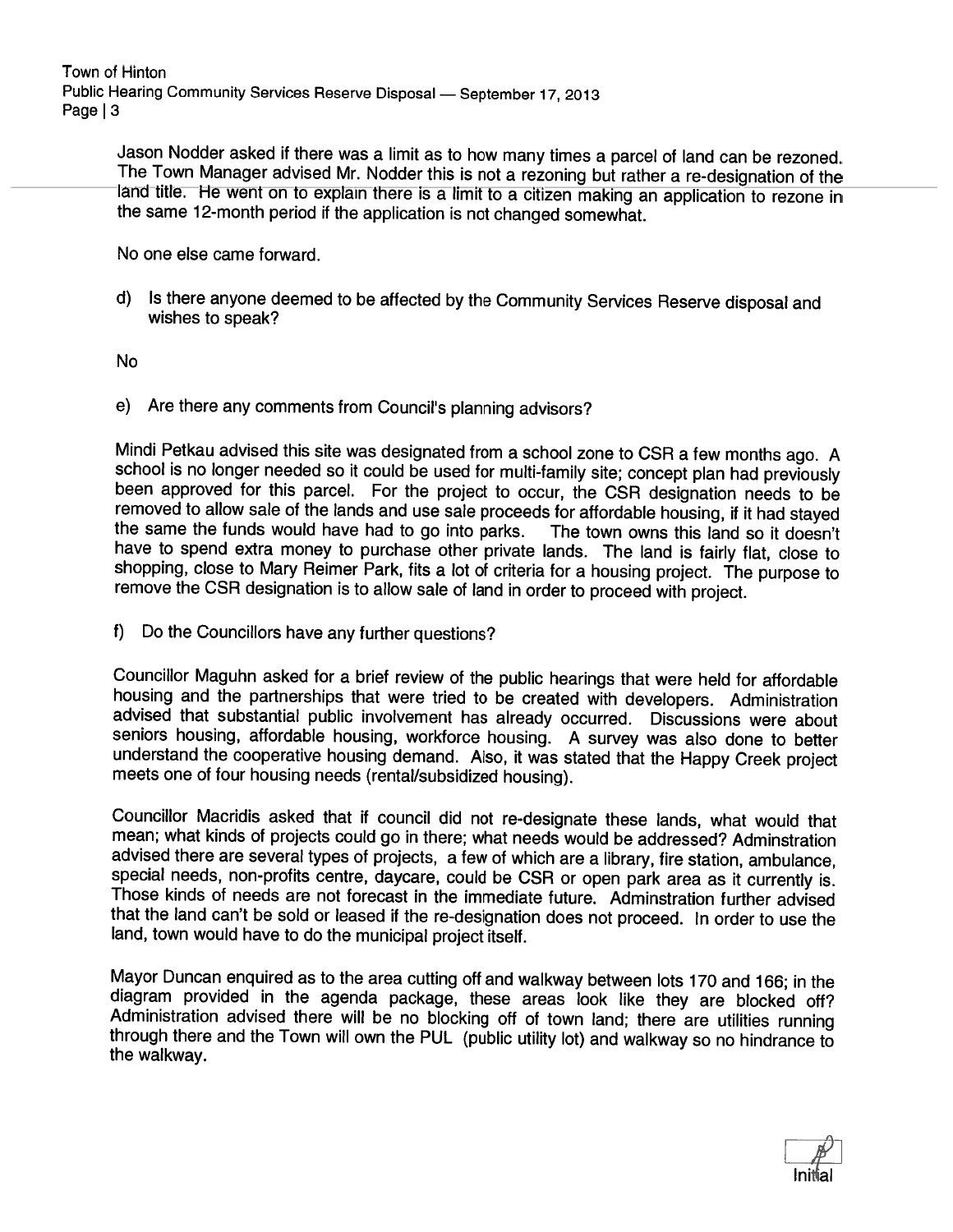Town of Hinton Public Hearing Community Services Reserve Disposal — September 17, <sup>2013</sup> Page 14

> Mayor Duncan asked if the proceeds of sale of land is site specific and was advised that it is not specific to the site, it can be used for any lot.

> Councillor Currie asked if the ditch space still remain green space? Administration advised it would.

> Councillor Johnston-MacKay, in reference to the diagram, asked if the remaining lot that the town would have could still be kept CSR? Administration advised yes it could but would have to redo this public hearing if wanted to keep that section as CSR; could revise the disposal to reflect that change.

> Councillor Macridis asked: The Town has the option to keep CSR designation as is and we can use <sup>234</sup> Baker for <sup>a</sup> long list of community service projects but we could not sell the land, so this removal would allow the Town to sell, but because it is reserve, all dollars must be used on projects as outlined in MGA on community reserve projects. Is this correct? Yes.

> Councillor Maguhn asked: Realizing re-designation allows land's use for other projects — to what extend would not re-designating this area have on future development in and around the housing area for future projected growth; greatly impact, minor impact? Administration advised this will have <sup>a</sup> grea<sup>t</sup> impact if not proceeding; no one else is coming forward to do this, we as the land owners can facilitate the partnerships; the need is there, especially with new industry coming.

g) Do the Councillors require further information?

No.

Mr. Jason Nodder then asked <sup>a</sup> further question, which the Deputy Mayor allowed. His question respecting this propose<sup>d</sup> development was re ownership of lands since the diagram indicates one zone is to be held by the Town. His concern is having <sup>a</sup> development with different property owners - will the Town be counted as partner having to share in development costs? The Deputy Mayor advised this question is also for the next public hearing immediately following this public hearing. The Mayor then responded to this question by saying there will be <sup>a</sup> cost, yes, and the design concep<sup>t</sup> has ye<sup>t</sup> to come to council, the cost sharing agreemen<sup>t</sup> will be worked on and brought back to council. Bernie Kreiner then advised Mr. Nodder that if this re-designation is not approved, there is not available extra money to the Town to subsidize affordable housing.

Councillor Maguhn asked for clarification: not just affordable housing but all aspects of housing strategy? Yes.

The Deputy Mayor then asked again if there was any more information needed by councilors? No.